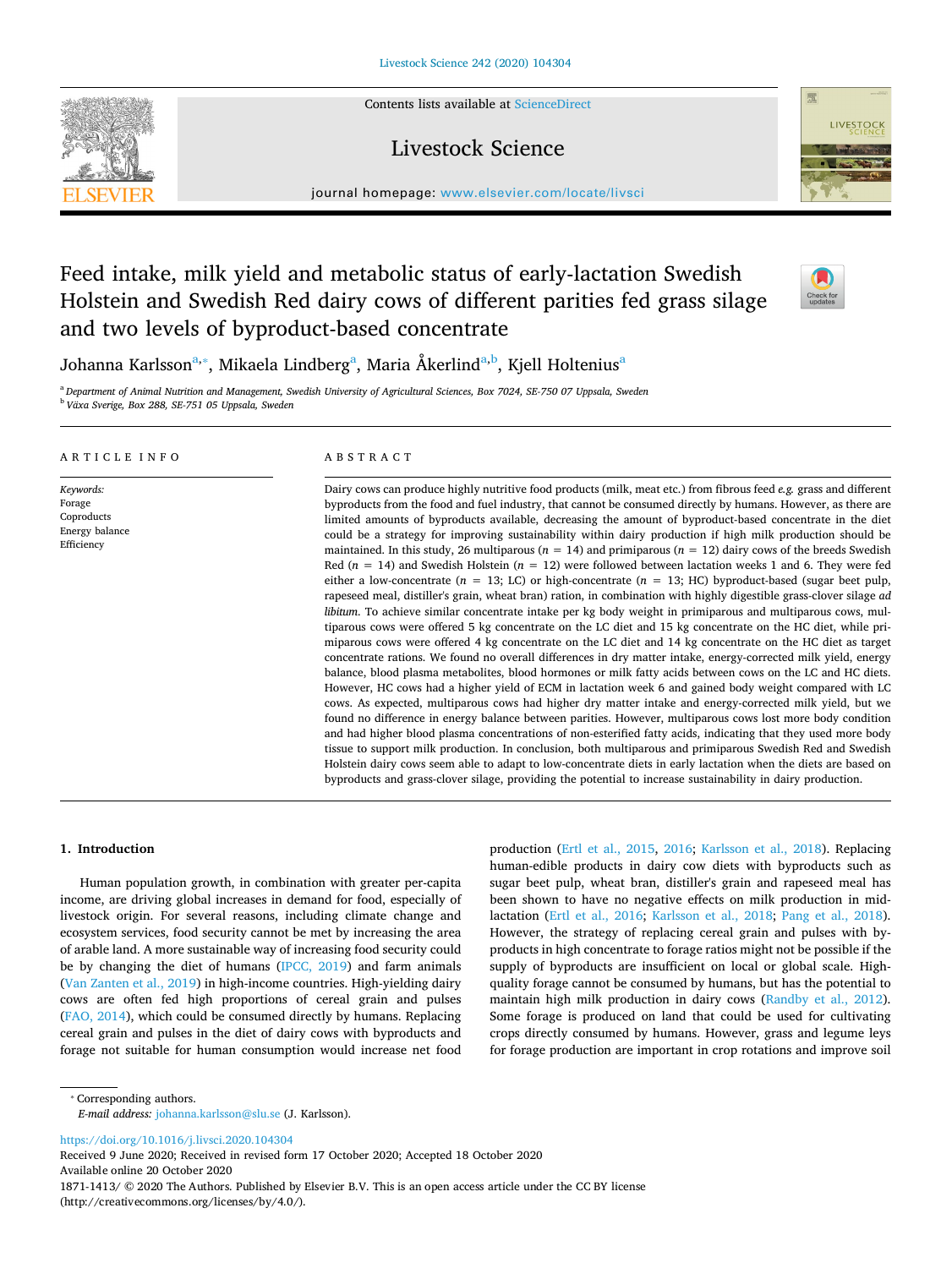quality, increase soil carbon sequestration [\(Jarvis et al., 2017\)](#page-7-8) and improve the ability of soil to supply other ecosystem services ([Albizua et al., 2015\)](#page-7-9).

Studies have found that dairy cows can maintain high milk production on byproduct-based diets [\(Ertl et al., 2016](#page-7-4); [Karlsson et al.,](#page-7-5) [2018;](#page-7-5) [Pang et al., 2018\)](#page-7-6) and high-forage diets [\(Aguerre et al., 2011](#page-7-10); [Randby et al., 2012\)](#page-7-7), but a combination of the two has not been well studied. The first weeks of lactation are demanding due to the lagging energy intake compared to the demand for milk production ([Bauman and Currie, 1980](#page-7-11); [Ingvartsen, 2006\)](#page-7-12). The consequences of high-forage diets in combination with byproduct-based concentrate on metabolic status and performance of early lactating cows have apparently not been investigated. Primiparous cows differ in many ways from multiparous cows. Primiparous cows have lower body weight (BW) and allocate some of the nutrients ingested to body growth, which influences metabolism, milk production and fertility differently in primiparous cows than in multiparous cows [\(Wathes et al., 2007](#page-8-0)). Apart from diet and parity, breed differences can also have a significant impact on metabolism and milk production ([Ntallaris et al., 2017;](#page-7-13) [Andrée O'Hara](#page-7-14) [et al., 2018;](#page-7-14) [2019\)](#page-7-15). Swedish Holstein (SH) cows might be more negatively affected regarding metabolic status and energy balance (EB) from high forage diets than Swedish Red (SR) due to the higher genetic potential for milk production of SH than SR cows [\(Interbull, 2020\)](#page-7-16).

In the present study, the aim was to compare the response of primiparous and multiparous cows of the SH and SR breeds within the first six weeks of lactation in terms of feed intake, milk production and metabolic status when fed diets high or low in byproduct-based concentrate in combination with grass-clover silage *ad libitum*.

# **2. Material and methods**

# *2.1. Animals, experimental design and housing*

The study was conducted at the Swedish Livestock Research Centre, Uppsala, Sweden, from February to April 2016. It was performed in accordance with Swedish regulations on experimental use of dairy cows, was approved by the local Ethics Committee on Animal Research, Uppsala, Sweden (diary number C98/15) and complied with EU Directive 2010/63/EU on animal experiments.

A total of 26 dairy cows were used, where half of the cows were allocated to a low-concentrate (LC) ration and half to a high-concentrate (HC) ration (control). The cows were of SH and SR breed and both multiparous and primiparous. Every other cow that calved per parity class (primiparous *vs* multiparous) was allocated to the LC diet (6 primiparous and 7 multiparous cows, 6 SR and 7 SH cows) and the remaining cows were allocated to the HC diet (6 primiparous and 7 multiparous cows, 8 SR and 5 SH cows). The cows entered the study (mean  $\pm$  SD) at 4.2  $\pm$  2.4 days in milk (DIM) after calving and stayed in the study until 40–42 DIM.

All cows were housed in an insulated loose-house with rubber mats and sawdust-bedded cubicles. The cows were milked morning and evening in an automatic milking rotary system (AMR, DeLaval International AB, Tumba, Sweden). The experimental cows were housed together with other cows in a group of up to 64 animals that shared 22 forage troughs, four feed dispensers, 64 cubicles and eight water cups.

# *2.2. Diets and feeding*

The concentrate was pelleted and based on byproducts of low nutritional value for humans ([Table 1\)](#page-1-0), while the forage was a grass-clover silage fed *ad libitum*. Chemical composition of silage and concentrates is shown in [Table 2](#page-1-1). All silage was first-cut silage harvested in early June 2015 from perennial swards sown with mainly timothy (*Phleum pratense* L.), with inclusion of perennial ryegrass (*Lolium perenne* L.), tall fescue (*Festuca arundinacea* Schreb.), and red clover (*Trifolium pratense* L.). The <span id="page-1-0"></span>**Table 1**

|                           |  | Formulation of the byproduct-based concentrate $(g/kg$ DM |  |
|---------------------------|--|-----------------------------------------------------------|--|
| unless otherwise stated). |  |                                                           |  |

| Ingredient                     | Concentrate |
|--------------------------------|-------------|
| Sugar beet pulp <sup>1</sup>   | 500.7       |
| Rapeseed meal <sup>2</sup>     | 167.5       |
| Distiller's grain <sup>3</sup> | 150.0       |
| Wheat bran                     | 80.0        |
| Palm kernel expeller           | 40.0        |
| Feed fat <sup>4</sup>          | 39.8        |
| Molasses                       | 20.0        |
| Premix <sup>5</sup>            | 2.00        |
|                                |             |

<span id="page-1-2"></span><sup>1</sup> Dried with no inclusion of molasses (Nordic Sugar AB, Eslöv, Sweden).

<span id="page-1-3"></span><sup>2</sup> Solvent-extracted and heat-moisture treated and with low levels of glucosinolates and erucic acid (ExPro®, AAK Sweden AB, Karlshamn, Sweden).

<span id="page-1-4"></span><sup>3</sup> Fibre and yeast cells from ethanol manufacturing (Agrow Drank 90, Lantmännen Agroentanol, Norrköping, Sweden).

<span id="page-1-5"></span><sup>4</sup> Fatty acids (99% fat; 45% C16:0, 37% C18:1) (AkoFeedⓇ Cattle, AAK Sweden AB, Karlshamn, Sweden).

<span id="page-1-6"></span>Containing minerals  $(g/kg)$  Ca 61.9, P 0.4, Mg 408.9, K 1.0, Na 0.2, S 3.2, vitamin A 2,000,030 IE/kg, vitamin D3 1,000,090 IE/kg and vitamin E 20,011 mg/kg, and trace elements (mg/kg) Cu 5, Mn 10, Zn 25, I 0.35, Se 0.2 and Co 0.09.

### <span id="page-1-1"></span>**Table 2**

Chemical composition (mean  $\pm$  SD) of experimental feeds (g/kg DM unless otherwise stated). Where standard deviation is reported, the number of samples used for analyses of chemical composition was  $n = 6$  for silage and  $n = 4$  for concentrates.

| <b>Item</b>                                                                                                            | Silage <sup>1</sup>                                                                                              | Concentrate                                                                                                         |
|------------------------------------------------------------------------------------------------------------------------|------------------------------------------------------------------------------------------------------------------|---------------------------------------------------------------------------------------------------------------------|
| DM, $g/kg$<br>Ash<br>Crude protein<br>Crude fat<br><b>NDF</b><br>Starch<br>NE, $MJ/kg$ DM <sup>3</sup><br>ME, MJ/kg DM | $371 \pm 28$<br>$83.1 \pm 1.9$<br>$136 \pm 7$<br>$-2$<br>$450 + 28$<br>$-2$<br>$6.56 \pm 0.16$<br>$11.7 \pm 0.2$ | $868 \pm 3$<br>$56.0 \pm 3.2$<br>$184 \pm 3$<br>58.7<br>$340 \pm 7$<br>69.5<br>$6.95 \pm 0.04$<br>13.2 <sup>4</sup> |
|                                                                                                                        |                                                                                                                  |                                                                                                                     |

<span id="page-1-7"></span>Grass-clover silage had pH 4.28  $\pm$  0.10, NH<sub>3</sub>-N concentration 15  $\pm$  3 g/ kg N and estimated *in vivo* digestibility of organic matter 79.0 ± 1.8% of OM.

<span id="page-1-9"></span><span id="page-1-8"></span> $^2$  Not analysed.<br><sup>3</sup> Calculated in NorFor [\(Åkerlind and Volden, 2011\)](#page-7-17) based on chemical composition, and tabulated values and estimates where analytical data were lacking.

<span id="page-1-10"></span><sup>4</sup> Calculated based on concentrate formulation and tabulated values according to the Swedish Board of Agriculture ([SJVFS, 2011\)](#page-7-18).

herbage was precision-chopped, wilted, preserved using an acid-based additive (Promyr NT 570, Perstorp, Sweden) and stored in bunker silos. A stationary feed mixer, conveyor belt and automatic feed waggon (DeLaval International AB, Tumba Sweden) were used to distribute the forage to the cows up to seven times per day to ensure *ad libitum* access. Salt was mixed with the silage at 3.75 g per kg DM before distribution into the forage troughs. The cows had free access to water in water cups.

All cows in the study were fed the experimental concentrate from two weeks before expected calving, starting with 0.5 kg/d and increasing by 0.5 kg/d until 3 kg/d was reached. When the cows entered the group of milking cows after calving, the concentrate ration was increased by 0.5 kg/d for both treatments, to 4.0 (primiparous) and 5.0 (multiparous) kg/d for LC cows and 14.0 (primiparous) and 15.0 (multiparous) kg/d for HC cows. The higher concentrate ration fed to multiparous cows compared with primiparous cows was designed to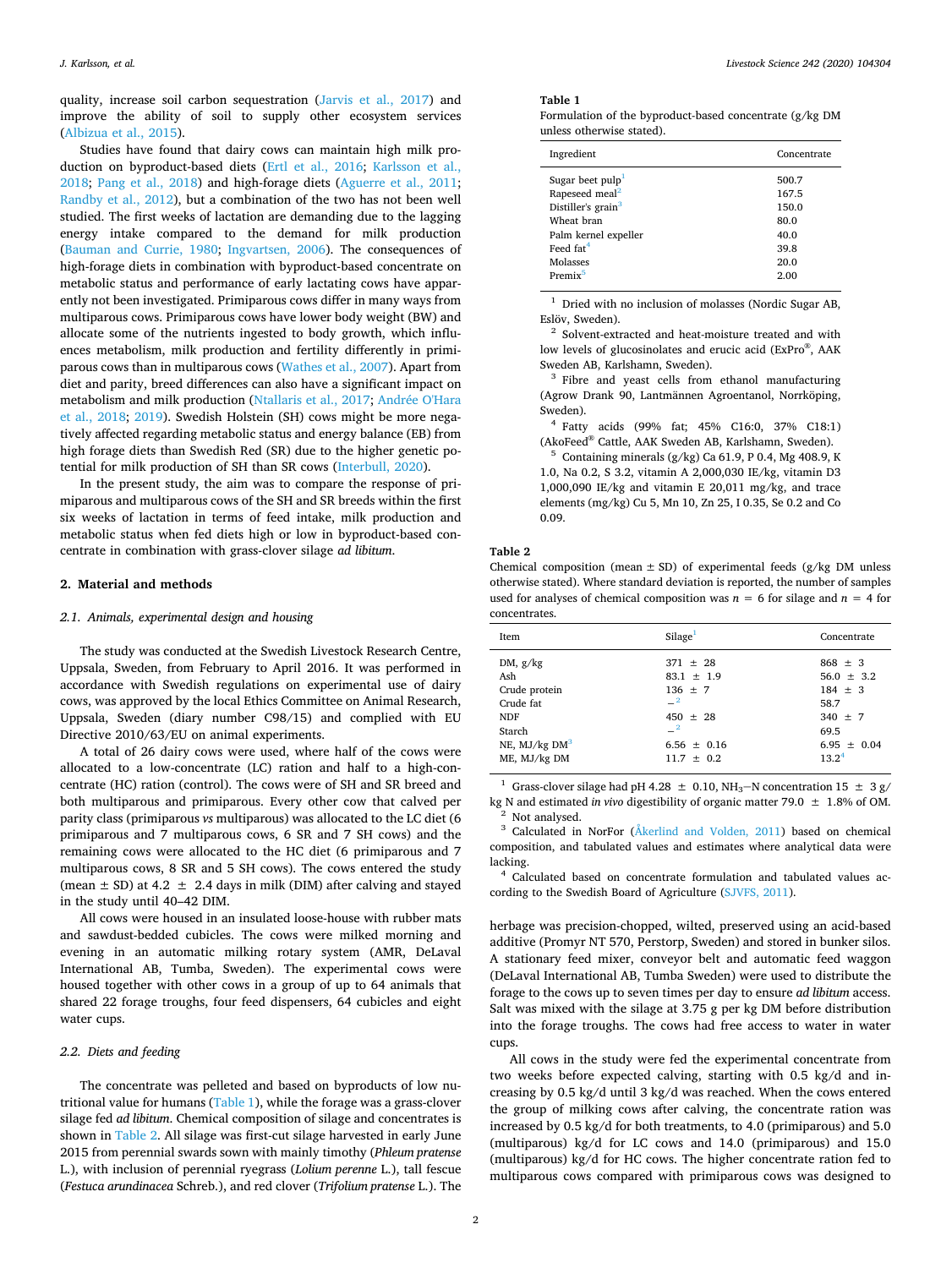approximately reflect a similar ratio of kg concentrate/kg BW, as multiparous cows weighed more.

# *2.3. Measurements and sample collection*

Individual forage intake was recorded automatically from forage troughs (CRFI, BioControl, Ås, Norway), while concentrate dispensers (FSC400, DeLaval International. Tumba, Sweden) automatically recorded daily concentrate intake for each cow. The equipment used for forage intake recording was calibrated weekly, while that used for concentrate was calibrated monthly. The individual daily forage intake raw data showed improbably high feed intake for some cows and days, mainly because some cows threw silage out of the forage troughs. Therefore the intake value for feeding occasions with fresh matter intake rate  $>$  30 g/s (95% confidence level of all eating occasions for all cows included in the study) was replaced with individual intake estimates derived from daily average intake rate  $\langle 30 \text{ g/s} \rangle$ . Data on duration and weight of consumed feed was extracted from log-files from the CRFI system to calculate fresh matter intake rate from each feeding occasion. Cows that had been visually observed throwing forage matched those cows that had many feeding occasions with very high intake rates. Forage dry matter intake (DMI) and total DMI were also treated as missing values for those days when total DMI was above 34 kg dry matter (DM) (95% confidence level).

Silage was sampled five times a week, stored frozen and pooled to three-week periods before analysis. Concentrate was sampled once weekly, stored dry at room temperature and pooled to three-week periods before analysis of chemical composition. On two different occasions, three weeks apart, spot samples of faeces were collected from each cow once daily for three consecutive days [\(Mehtiö et al., 2016](#page-7-19)). The faeces samples were stored frozen before being pooled for each cow and occasion.

Milk was sampled for composition analysis at afternoon milking and the following morning in lactation week 2, 4 and 6 for each cow. The equipment used in milk sampling (MM6, DeLaval International AB, Tumba, Sweden) and measurement of milk yield has been certified by the International Committee for Animal Recording (Rome, Italy). Milk samples were preserved with bronopol, stored at 8 °C and analysed within three days.

The cows were weighed automatically when passing through a sort gate after milking, and mean daily body weight was recorded (originally from DeLaval International AB, Tumba, Sweden, but rebuilt by BioControl, Ås, Norway). The weight scale was calibrated monthly. Body condition scoring (BCS; scale 1–5) was recorded automatically with a 3-D camera (DeLaval International AB, Tumba, Sweden; [Hallén Sandgren and Emanuelson, 2016\)](#page-7-20) when cows passed through the sort gate after milking. Weekly mean BW and BCS were calculated from daily mean BW and BCS, respectively. The system used for identifying individual cows at milking, feeding, weighing and BCS has been certified by the International Organization for Standardization (Geneva, Switzerland).

In lactation week 2, 4, and 6, blood was collected from the coccygeal artery or vein into 10-mL vacuum tubes with lithium heparin as anticoagulant (BD Vacutainer, Becton, Dickinson and Company, Franklin Lakes, NJ). The blood samples were centrifuged at  $+4$  °C for 10 min at 4000  $\times$  *g* within one hour after sampling. After separation, plasma samples were frozen and stored at −20 °C.

# *2.4. Chemical analysis and calculations*

All analyses were performed by the laboratory at the Department of Animal Nutrition and Management, Swedish University of Agricultural Sciences (SLU), Uppsala, Sweden, unless otherwise stated. Silage DM content was determined by a two-step procedure, first drying at 60 °C overnight and milling, then drying at 60 °C overnight, according to Åkerlind et al.  $(2011)$ . The DM content of the concentrate mixture was

determined by drying at 103 °C overnight [\(EC, 2009\)](#page-7-22). Ash content for all feeds was determined by ignition at 550 °C for 3 h ([EC, 2009\)](#page-7-22). Acidinsoluble ash (AIA) content of all feeds was analysed according to [Van Keulen and Young \(1977\).](#page-7-23) Feeds were analysed for crude protein (CP) in an automated Kjeldahl procedure (Foss, Hillerød, Denmark) and for crude fat according to European Commission Regulations ([EC, 2009\)](#page-7-22). The concentrate was analysed enzymatically for starch (including maltodextrin) according to [Larsson and Bengtsson \(1983\)](#page-7-24). All feeds were analysed for neutral detergent fibre (NDF) according to [Chai and Udén \(1998\).](#page-7-25) The silage samples were pressed and the silage juice was analysed for pH and ammonia-nitrogen [\(Broderick and](#page-7-26) [Kang, 1980](#page-7-26)). The estimated *in vivo* digestible organic matter of the silage was analysed by the VOS (rumen fluid digestible organic matter) method according to [Lindgren \(1979,](#page-7-27) [1983\)](#page-7-28) as:

$$
OMD_{in\ vivo} = 0.90 \times \text{VOS} - 2.
$$

Metabolisable energy (ME) content in the silage was estimated according to [Lindgren \(1983\)](#page-7-28) as:

 $ME[MJ/kg \text{ OM}] = 0.160 \times VOS[%] - 1.91.$ 

Metabolisable energy was then converted to MJ/kg DM.

Metabolisable energy content in the concentrate was calculated using tabulated values of the ingredients according to the Swedish Board of Agriculture [\(SJVFS, 2011\)](#page-7-18). Net energy (NE) content in the feed and energy intake were estimated according to the NorFor system ([Volden and Nielsen, 2011](#page-8-1)). Energy balance and residual feed intake (RFI) were calculated as difference between net energy intake and net energy requirements:

 $EB = NE_{intake} - (NE_{maintenance} + NE_{milk})$ 

 $RFI = (NE_{\text{intake}}) - (NE_{\text{maintenance}} + NE_{\text{milk}} - NE_{\text{mobilisation}} + NE_{\text{deposition}})$ 

with NE<sub>intake</sub>, NE<sub>maintenance</sub>, NE<sub>milk</sub>, NE<sub>mobilisation</sub> and NE<sub>deposition</sub> calculated according to the NorFor system ([Volden and Nielsen, 2011\)](#page-8-1).

The faeces were freeze-dried, milled and determined for DM, ash and AIA. Total amount of faeces was estimated from total intake of AIA and the content of AIA in the faeces, assuming that all AIA in feed intake ends up in faeces [\(Van Keulen and Young, 1977](#page-7-23)). Total tract apparent dry matter digestibility (DMD) and organic matter digestibility (OMD) was calculated from estimated intake and excretion of DM and organic matter (OM) from feed intake and faeces, as (DM<sub>intake</sub> - $DM_{\text{faces}}$ /DM<sub>feed</sub> and (OM<sub>intake</sub> - OM<sub>faeces</sub>)/OM<sub>feed</sub>. The calculation was based on faeces samples taken once daily for three consecutive days and on feed intake data from these three days of faeces sampling and the previous day.

Milk samples were individually analysed for fat, fatty acids (FA), protein and lactose, using infrared Fourier transform spectroscopy (CombiScope FTIR 300 HP, Delta Instruments B.V., Drachten, the Netherlands). The FA analysed by spectroscopy were the four most abundant in milk (C14:0, C16:0, C18:0, C18:1 cis-9). Lactose was corrected for lactase monohydrate by division by 1.053. Energy corrected milk was calculated based on fat, protein and lactose content, according to [Sjaunja et al. \(1990\).](#page-7-29) Values from the two milkings from each sampling occasion regarding both composition and yield were used for yield of milk, ECM, milk fat, milk protein and lactose in statistical analyses.

Glucose in blood plasma was analysed enzymatically (D-Glucose UV-method, R-biopharm AG, Darmstadt, Germany). Insulin concentration was analysed using an enzyme immunoassay method adapted for bovines (Mercodia Bovine Insulin ELISA, Mercodia AB, Uppsala, Sweden) and the concentration of non-esterified fatty acids (NEFA) using an enzymatic colorimetric method (NEFA-HR, FujifilmWako Diagnostics U.S.A. Corporation, CA). Concentration of beta-hydroxybutyrate (BHB) in plasma was analysed with a colorimetric test (MAK041, Sigma-Aldrich, St. Louis, MO), while insulin-like growth factor 1 (IGF-1) concentration was analysed with an enzyme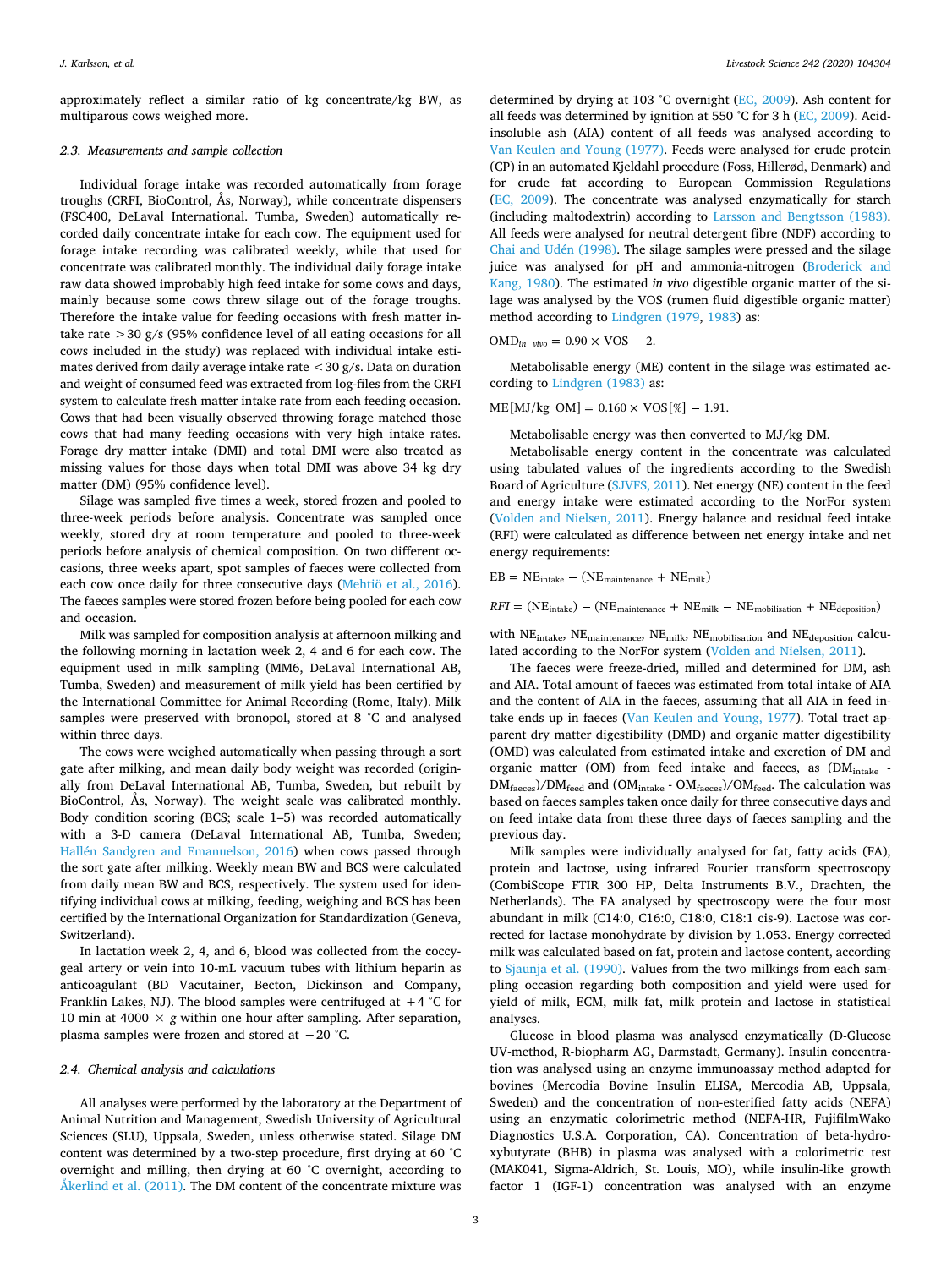immunoassay (Mediagnost E20, Mediagnost, Reutlingen, Germany).

# *2.5. Statistical analyses*

All statistical analyses were performed in SAS software (version 9.4, SAS Institute Inc., Cary, NC, USA). The treatment effects of feed and nutrient intake, milk yield and composition, BCS and BW variables, and blood plasma parameters were analysed using PROC MIXED, with lactation week as autoregressively repeated:

$$
Y_{ijklm}{=}\mu{+}C_i + P_j + B_k + L_l + W_m{+}BW_{km}{+}L W_{lm} + \epsilon_{ijklm}
$$

where  $Y_{ijklm}$  is the dependant variable,  $\mu$  is the overall mean,  $C_i$  is the random effect of cow i, P<sub>i</sub> is the effect of parity i,  $B_k$  is the effect of breed k,  $L_1$  is the effect of concentrate level l,  $W_m$  is the effect of lactation week m, BW<sub>km</sub> is the breed  $\times$  lactation week interaction effect of breed k and lactation week m,  $LW_{lm}$  is the concentrate level  $\times$  lactation week interaction effect of concentrate level l and lactation week m, and  $\varepsilon_{\text{iiklm}}$  is the random error. Primiparous cows formed one parity class and all multiparous cows (parity 2 or older) formed another. For treatment effects of digestibility (with only two measures per cow), the model was modified in that cow was not treated as a random effect and lactation week was set as repeated unstructured.

Treatment effects of weekly change in BCS and BW were analysed by PROC GLM with the model:

 $Y_{ijklm} = \mu + C_i + P_j + B_k + L_l + W_m + \varepsilon_{ijklm}$ 

where  $Y_{iiklm}$  is the dependant variable,  $\mu$  is the overall mean,  $C_i$  is the random effect of cow i,  $P_i$  is the effect of parity j,  $B_k$  is the effect of breed k,  $\mathrm{L}_\mathrm{l}$  is the effect of concentrate level l,  $\mathrm{W}_\mathrm{m}$  is the effect of lactation week m, and  $\varepsilon_{ijklm}$  is the random error.

Several models were tested to combine and account for interactions between variables and those with the lowest Akaike information criterion (AIC) were used. We did not find any interaction effect of parity  $\times$  concentrate level, breed  $\times$  concentrate level or breed  $\times$  parity on any of the parameters analysed.

All residuals were tested for normality and those that did not follow a normal distribution were log-transformed (milk SCC and blood plasma insulin, NEFA, BHB and IGF-1). Values presented in text and tables are least square means, calculated using the LSMEANS/PDIFF option. Statistical differences were determined following Tukey's adjustment declared at  $P \leq 0.05$ .

#### **3. Results**

#### *3.1. Concentrate level*

We found no difference in total DMI between cows offered LC or HC diets during the first six weeks of lactation, where LC cows had lower concentrate intake but compensated with higher forage intake [\(Table 3](#page-4-0); [Fig. 1\)](#page-4-1). There was no interaction of concentrate level  $\times$  lactation week for total DMI, but the cows on the HC diet had a higher concentrate intake than the LC cows ( $P < 0.001$ ) during lactation week 2, 4 and 6 (as planned). For forage intake, the LC cows had a higher intake in lactation week 4 and 6 compared with HC cows (*P*<0.001). The cows on LC diet reached maximum concentrate ration at (mean  $\pm$  SD) 8  $\pm$  2 DIM, while the HC cows reached it at 27  $\pm$  3 DIM. Cows fed the LC diet had lower DMI/BW and DMI/BW0.75 than HC cows. There was no overall difference in total tract OMD or DMD between concentrate levels. Neither were there any differences between LC and HC cows regarding yield of milk and ECM, along with yield and concentration of milk fat, protein and lactose [\(Table 4](#page-5-0)). However, there was an interaction of concentrate level  $\times$  lactation week for ECM ( $P = 0.01$ ), with no difference between HC and LC in lactation week 2 and 4 but a difference in lactation week 6 (38.5 vs 34.5 kg ECM/d for HC and LC, respectively).

We found no differences regarding the most abundant FA in milk, or in total milk FA, between LC and HC cows. There was no effect of

concentrate level in this first period of early lactation on blood plasma concentrations of glucose, insulin, BHB, NEFA and IGF-1 ([Table 5\)](#page-5-1). The two different dietary regimes did not affect EB or change in BCS. However, there was a difference as regards change in BW, as HC cows appeared to have gained weight while LC cows appeared to have lost weight [\(Table 6\)](#page-5-2).

We found no differences between the LC and HC diets as regards the efficiency measures RFI and milk production in relation to energy intake (ECM/NE) ([Table 6](#page-5-2)). Cows fed the LC diet had higher N-efficiency than HC cows. The LC diet contained 147 g CP/kg DM, while the HC diet contained 158 g CP/kg DM.

#### *3.2. Parity*

Multiparous cows had higher total DMI than primiparous cows. In addition, our multiparous cows also had higher intake per kg BW and per kg metabolic BW (BW $^{0.75}$ ) than primiparous cows. The higher DMI of multiparous cows was accompanied by a lower total tract apparent OMD of multiparous cows compared with primiparous cows. There were differences related to parity during the first six weeks of lactation for most milk parameters examined in this study. Multiparous cows yielded more ECM and milk, and had higher yield of fat, protein and lactose than primiparous cows. There were no differences in the concentrations of fat and protein in milk between parities.

Primiparous cows had higher levels of glucose, insulin and IGF-1, and lower levels of NEFA in blood plasma, compared with multiparous cows. Multiparous cows lost more body condition [\(Table 4\)](#page-5-0). However, we found no differences in EB or BW change between parities. No differences between parities were found for the efficiency measures RFI and ECM/NE in the present study.

# *3.3. Breed*

Swedish Holstein cows had higher total DMI than SR cows, and there were no difference in concentrate intake between the breeds ([Table 3\)](#page-4-0). Swedish Holstein cows had a higher milk, milk fat and lactose yield than SR cows in the present study. In addition, SH cows had a lower milk protein content compared with SR cows.

Swedish Holstein cows had a lower concentration of IGF-1 in blood plasma than SR cows. We found no breed differences for any of the other blood parameters analysed. There were no differences between SH and SR cows in EB, BCS change or BW change ([Table 6](#page-5-2)). Thus, SR cows had higher BCS than SH cows. However, that was not reflected in BW as we saw no difference in BW between breeds. We found no breed differences for the efficiency measures RFI and ECM/NE.

# **4. Discussion**

We investigated the effects of feeding byproduct-based concentrate at a high or low level in combination with *ad libitum* access to grassclover silage of high digestibility on feed intake, milk production and metabolic status in primiparous and multiparous SH and SR dairy cows during the first six weeks of lactation. This was a rather short experimental period. However, this period is critical for metabolic status and EB of the cow ([Ingvartsen, 2006](#page-7-12)). Concentrate level only affected some few of the studied aspects, while the impact of parity was significant for feed intake, milk yield and metabolic indicators in blood plasma. Breed had an impact on both feed intake and milk yield parameters, but not on most indicators of metabolic status or efficiency. The lack of interaction effect of parity  $\times$  concentrate level and breed  $\times$  concentrate level for any of the parameters analysed indicates that primiparous cows managed to perform just as well as multiparous cows on the LC diet, and with SH cows being as well adapted to LC diets as SR cows. However, all the results in the present study should be interpreted with care as it was a relatively low number of animals included which affected the statistical power of the study.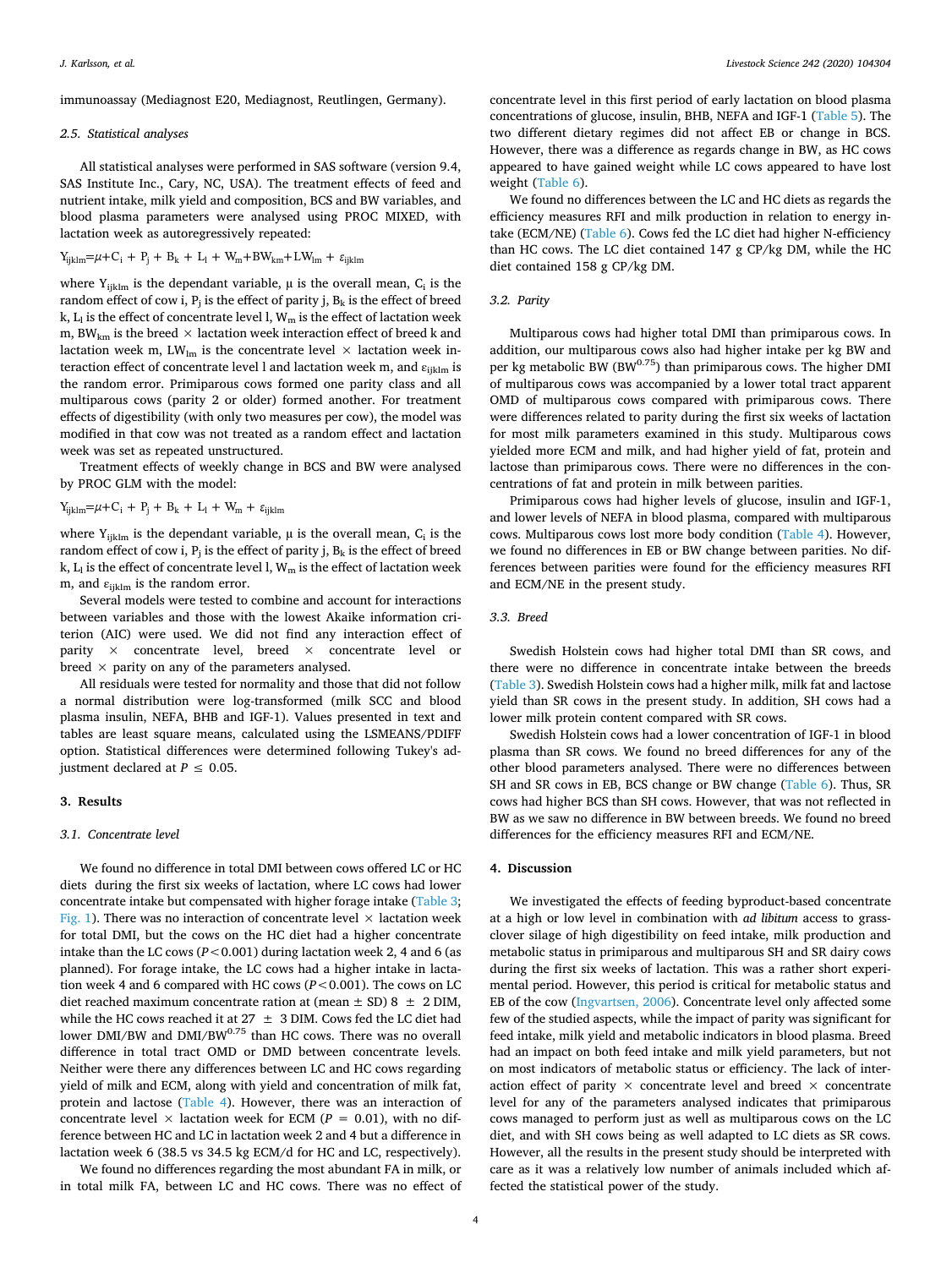#### <span id="page-4-0"></span>**Table 3**

Intake of feed, nutrients and energy, intake per kg body weight (BW) and metabolic BW (BW0.75) in lactation week 2, 4 and 6, along with total tract apparent organic matter digestibility (OMD) and dry matter digestibility (DMD) sampled twice between lactation week 2 and 6, presented as least square mean with standard error of the mean (SEM) and P-value, of primiparous and multiparous Swedish Red (SR) and Swedish Holstein (SH) cows fed a low (LC) or high (HC) ration of byproductbased concentrate in combination with grass-clover silage *ad libitum*.

|                                        |             | Diet  |       | Parity                   |             |             | <b>Breed</b>     |           |           | P-value          |               |         |              |
|----------------------------------------|-------------|-------|-------|--------------------------|-------------|-------------|------------------|-----------|-----------|------------------|---------------|---------|--------------|
| Item                                   | No. of obs. | LC    | HC    | <b>SEM</b>               | Primiparous | Multiparous | SEM <sup>1</sup> | <b>SR</b> | <b>SH</b> | SEM <sup>1</sup> | Diet          | Parity  | <b>Breed</b> |
| Number of cows<br>Intake ( $kg DM/d$ ) |             | 13    | 13    | $\overline{\phantom{0}}$ | 12          | 14          | -                | 14        | 12        | -                |               |         |              |
| Total dry matter                       | 76          | 20.4  | 21.5  | 0.63                     | 18.5        | 23.4        | 0.63             | 19.9      | 22.0      | 0.64             | 0.26          | < 0.001 | 0.04         |
| Forage intake                          | 77          | 16.6  | 12.0  | 0.59                     | 12.4        | 16.2        | 0.59             | 13.3      | 15.3      | 0.60             | ${}_{<0.001}$ | < 0.001 | 0.03         |
| Concentrate intake                     | 77          | 3.81  | 9.46  | 0.18                     | 6.05        | 7.21        | 0.18             | 6.59      | 6.67      | 0.18             | < 0.001       | < 0.001 | 0.76         |
| NE (MJ/d)                              | 77          | 133   | 141   | 4.0                      | 122         | 153         | 4.0              | 131       | 144       | 4.0              | 0.19          | < 0.001 | 0.04         |
| $DMI/BW$ ( $kg/kg$ )                   | 76          | 0.031 | 0.035 | 0.0009                   | 0.031       | 0.035       | 0.0009           | 0.032     | 0.034     | 0.0009           | 0.01          | 0.002   | 0.10         |
| $DMI/BW^{0.75}$ (kg/kg)                | 76          | 0.16  | 0.17  | 0.004                    | 0.15        | 0.18        | 0.004            | 0.16      | 0.17      | 0.004            | 0.01          | < 0.001 | 0.05         |
| OMD (%)                                | 43          | 69.5  | 70.1  | 0.38                     | 70.5        | 69.1        | 0.38             | 70.2      | 69.3      | 0.38             | 0.13          | 0.03    | 0.24         |
| DMD (%)                                | 43          | 67.6  | 68.3  | 0.35                     | 68.5        | 67.3        | 0.35             | 68.4      | 67.4      | 0.35             | 0.09          | 0.04    | 0.19         |

<span id="page-4-2"></span>SEM values are weighted averages to adjust for the imbalance of observations between parities and breeds.

# *4.1. Concentrate level*

Total dry matter intake between LC and HC diets was similar. Due to the linear increase of 0.5 kg concentrate per day from 3 kg to maximum concentrate rations of 5 kg (LC diet) or 15 kg (HC diet), it took much longer for the cows on the HC diet to reach maximum concentrate ration. Due to this, the difference in concentrate intake was greater between HC and LC diets the further into lactation the cows were. This is probably the reason why differences in ECM between diets only appeared in lactation week 6. The lower DMI/BW and DMI/BW $^{0.75}$  of LC cows than HC cows was probably mainly an effect of unintended numerical differences in BW between LC and HC cows since there were no differences in DMI. A more energy-dense diet with more concentrate usually leads to higher total diet digestibility [\(Tyrrell and Moe, 1975](#page-7-30)). In the present study, the byproduct-based concentrate was relatively low in net energy for lactation, partly due to high NDF content, while the silage had a high net energy content ([Table 2](#page-1-1)). Thus, the higher concentrate proportion in the HC diet did not improve DMD and OMD.

The four most abundant milk FA were analysed as it has been suggested that they can be used to indicate the energy balance of dairy cows [\(Gross et al., 2011](#page-7-31)). The lack of differences in these FA in milk, or in total milk FA, between LC and HC cows, indicates that there were no differences in use of adipose tissue to support milk production between diets [\(Table 4](#page-5-0)). Blood plasma concentrations of glucose, insulin, BHB, NEFA and IGF-1 reflect metabolic status in dairy cows [\(Adewuyi et al.,](#page-6-0) [2005\)](#page-6-0). We found no effect of concentrate level during the first six weeks of lactation on these compounds, indicating that metabolic status was not compromised in cows fed the LC diet during this period. Previous findings on metabolic responses to low-concentrate diets in early lactation are inconsistent, *e.g.* [Andersen et al. \(2004\)](#page-7-32) observed lower

<span id="page-4-1"></span>

glucose and insulin levels and higher BHB, while [Lawrence et al. \(2015\)](#page-7-33) observed lower BHB and higher NEFA. However, it is difficult to compare results from different studies, since dietary regimes can vary substantially. The metabolic plasma profile and milk FA profile confirmed the lack of treatment differences in EB and BCS change. It is possible that the changes in BW partly reflect weight of digesta. Taken together, the results indicate that there was no effect of dietary treatment on cow metabolism.

The higher N-efficiency of LC cows than HC cows can be explained as dietary CP is the most important factor influencing N-efficiency ([Huhtanen and Hristov, 2009](#page-7-34)) and as the LC cows consumed less CP while there were no difference in milk protein yield.

# *4.2. Parity*

The higher total DMI of multiparous cows was expected and can be partly explained by the 1 kg/d higher concentrate ration offered compared with primiparous cows and partly by higher BW, related to larger digestive volume ([Allen, 1996\)](#page-7-35). That multiparous cows yielded more ECM and milk than primiparous cows have also been found by others ([Ray et al., 1992](#page-7-36); [Patel et al., 2016](#page-7-37)) and is most probably related to the higher DMI. However, the higher DMI of multiparous cows might also be related to differences in metabolism or digestibility as multiparous cows had a higher intake per kg BW and per kg metabolic BW than primiparous cows in the present study. Higher DMI increases the passage rate, in turn lowering digestibility [\(Tyrrell and Moe, 1975\)](#page-7-30), which could explain the lower OMD in multiparous cows than primiparous cows. Similarly, [Neave et al. \(2017\)](#page-7-38) found that DMI was lower in primiparous cows after controlling for BW and milk production during the first weeks of lactation, and suggested that the difference was due to

> **Fig. 1.** Milk yield (kg/d; squares), forage DMI (kg/d; circles), and concentrate DMI (kg/d; triangles), as means, per day for primiparous and multiparous cows of Swedish Red and Swedish Holstein fed a daily ration of up to 5 kg of concentrate (LC; filled;  $n = 13$ ) or up to 15 kg of concentrate (HC; open;  $n = 13$ ). Lactation weeks 2, 4 and 6 are marked as grey areas. There were no diet  $\times$  DIM interaction for milk yield, but for forage and concentrate DMI. *Ad libitum* forage DMI differed between diets at DIM 5–6, 19, 24, 26–31, 33–34, 36–40 (*p*<0.05), and concentrate intake differed from 10 to 42 DIM (*p*<0.05) The concentrate was byproduct based and fed together with high-quality forage.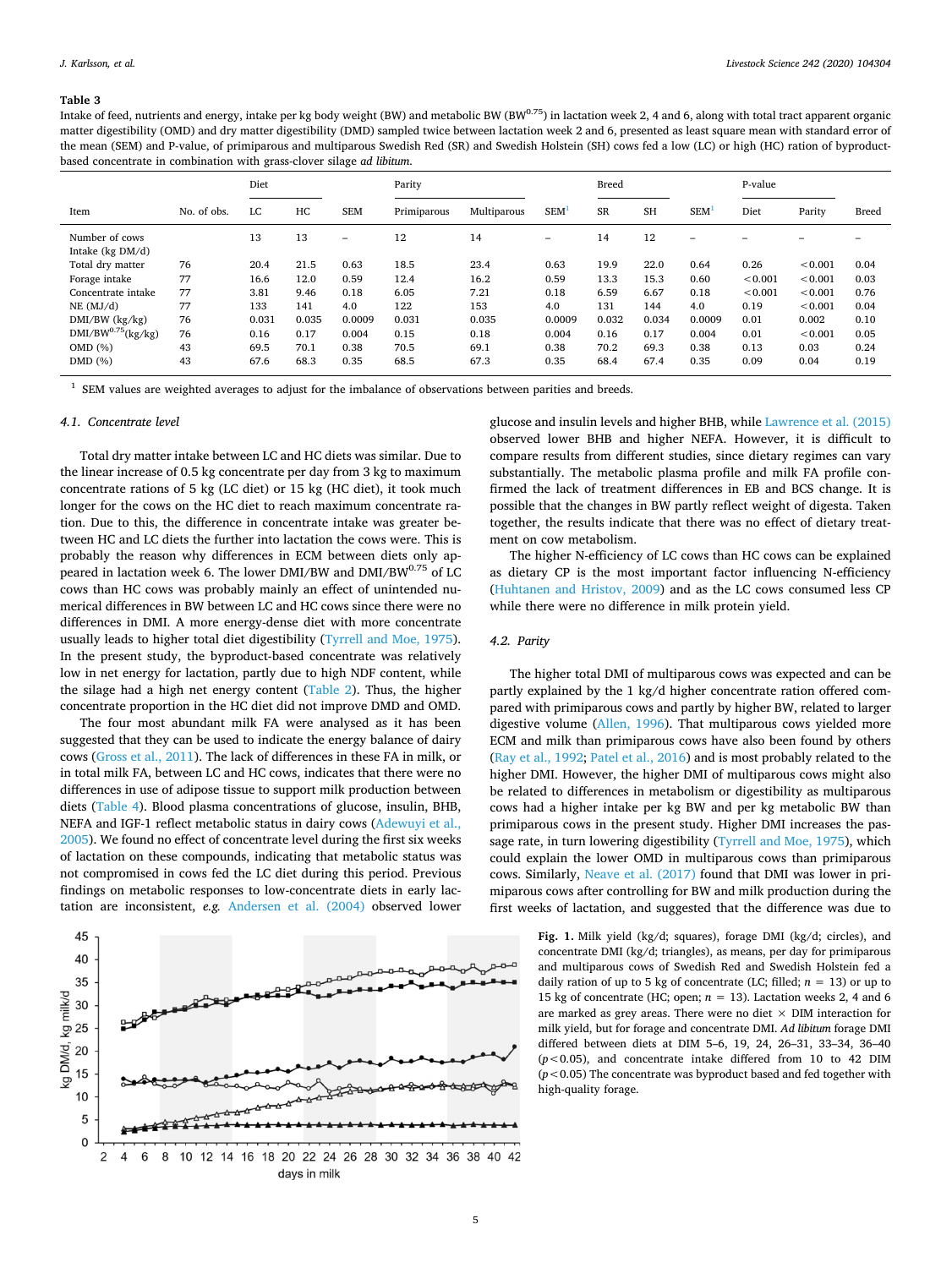# <span id="page-5-0"></span>**Table 4**

Milk performance in lactation week 2, 4 and 6, presented as least square mean with standard error of the mean (SEM) and P-value, of primiparous and multiparous Swedish Red (SR) and Swedish Holstein (SH) cows fed a low (LC) or high (HC) ration of byproduct-based concentrate in combination with grass-clover silage *ad libitum*.

|                                |          | Diet |      |                          | Parity      |             | <b>Breed</b>             |           | P-value   |                  |      |         |              |
|--------------------------------|----------|------|------|--------------------------|-------------|-------------|--------------------------|-----------|-----------|------------------|------|---------|--------------|
| Item                           | No. obs. | LC   | HC   | <b>SEM</b>               | Primiparous | Multiparous | SEM <sup>1</sup>         | <b>SR</b> | <b>SH</b> | SEM <sup>1</sup> | Diet | Parity  | <b>Breed</b> |
| Number of cows<br>Yield (kg/d) |          | 13   | 13   | $\overline{\phantom{0}}$ | 12          | 14          | $\overline{\phantom{0}}$ | 14        | 12        | $\equiv$         |      |         |              |
| Milk                           | 78       | 32.3 | 34.0 | 1.13                     | 28.8        | 37.5        | 1.14                     | 31.2      | 35.1      | 1.15             | 0.30 | < 0.001 | 0.03         |
| <b>ECM</b>                     | 78       | 33.8 | 34.9 | 0.94                     | 29.4        | 39.3        | 0.95                     | 32.5      | 36.1      | 0.95             | 0.42 | < 0.001 | 0.02         |
| Fat                            | 78       | 1.44 | 1.47 | 0.046                    | 1.22        | 1.69        | 0.046                    | 1.38      | 1.53      | 0.046            | 0.65 | < 0.001 | 0.03         |
| Protein                        | 78       | 1.08 | 1.12 | 0.036                    | 0.94        | 1.26        | 0.036                    | 1.06      | 1.13      | 0.036            | 0.37 | < 0.001 | 0.21         |
| Lactose                        | 78       | 1.47 | 1.53 | 0.048                    | 1.33        | 1.67        | 0.048                    | 1.41      | 1.58      | 0.048            | 0.35 | < 0.001 | 0.02         |
| Concentration (%)              |          |      |      |                          |             |             |                          |           |           |                  |      |         |              |
| Fat                            | 78       | 4.46 | 4.40 | 0.139                    | 4.32        | 4.54        | 0.141                    | 4.45      | 4.41      | 0.141            | 0.74 | 0.28    | 0.83         |
| Protein                        | 78       | 3.36 | 3.33 | 0.040                    | 3.32        | 3.38        | 0.040                    | 3.43      | 3.27      | 0.040            | 0.62 | 0.26    | 0.01         |
| Lactose                        | 78       | 4.55 | 4.51 | 0.031                    | 4.61        | 4.44        | 0.031                    | 4.54      | 4.51      | 0.031            | 0.42 | 0.001   | 0.49         |
| Milk FA (g/100 g milk FA)      |          |      |      |                          |             |             |                          |           |           |                  |      |         |              |
| C14:0                          | 76       | 10.7 | 11.0 | 0.26                     | 10.4        | 11.3        | 0.26                     | 11.3      | 10.4      | 0.26             | 0.41 | 0.03    | 0.03         |
| C16:0                          | 76       | 26.7 | 27.5 | 0.59                     | 26.6        | 27.5        | 0.59                     | 27.4      | 26.8      | 0.60             | 0.38 | 0.31    | 0.51         |
| C18:0                          | 76       | 9.6  | 9.6  | 0.36                     | 10.2        | 9.0         | 0.36                     | 9.4       | 9.9       | 0.37             | 0.95 | 0.03    | 0.32         |
| C18:1 cis-9                    | 76       | 24.0 | 23.5 | 0.60                     | 24.4        | 23.1        | 0.60                     | 23.2      | 24.3      | 0.60             | 0.51 | 0.14    | 0.23         |
| $SCC$ ( $log10$ )              | 78       | 1.67 | 1.57 | 0.14                     | 1.56        | 1.68        | 0.15                     | 1.50      | 1.74      | 0.15             | 0.65 | 0.58    | 0.28         |
| SCC antilog, $10^3$ cells/mL   | 78       | 47   | 37   | -                        | 37          | 48          | -                        | 32        | 55        |                  |      |         |              |

<span id="page-5-3"></span> $1$  SEM values are weighted averages to adjust for the imbalance of observations between parities and breeds.

### <span id="page-5-1"></span>**Table 5**

Blood plasma concentrations of glucose, insulin, non-esterified fatty acids (NEFA), β-hydroxybutyrate (BHB) and insulin-like growth factor 1 (IGF-1) in lactation week 2, 4 and 6, presented as least square mean with standard error of the mean (SEM) and P-value, of primiparous and multiparous Swedish Red (SR) and Swedish Holstein (SH) cows fed a low (LC) or high (HC) ration of byproduct-based concentrate in combination with grass-clover silage *ad libitum*.

|                       |                          | Diet    |         |                          | Parity      |             |            | <b>Breed</b> |           |            | P-value                  |         |                          |
|-----------------------|--------------------------|---------|---------|--------------------------|-------------|-------------|------------|--------------|-----------|------------|--------------------------|---------|--------------------------|
| Item                  | No. obs.                 | LC      | HC      | <b>SEM</b>               | Primiparous | Multiparous | <b>SEM</b> | <b>SR</b>    | <b>SH</b> | <b>SEM</b> | Diet                     | Parity  | <b>Breed</b>             |
| Number of cows        | -                        | 13      | 13      | $\overline{\phantom{0}}$ | 12          | 14          | -          | 14           | 12        | -          |                          |         |                          |
| Glucose, mmol/L       | 71                       | 3.51    | 3.47    | 0.084                    | 3.73        | 3.25        | 0.084      | 3.47         | 3.51      | 0.085      | 0.73                     | < 0.001 | 0.75                     |
| Insulin $(log10)$     | 70                       | $-0.89$ | $-0.69$ | 0.092                    | $-0.55$     | $-1.03$     | 0.092      | $-0.80$      | $-0.79$   | 0.093      | 0.14                     | 0.001   | 0.91                     |
| Insulin antilog, µg/L | $\overline{\phantom{0}}$ | 0.13    | 0.20    | $\overline{\phantom{0}}$ | 0.28        | 0.09        | -          | 0.16         | 0.16      | -          | $\overline{\phantom{0}}$ |         | $\overline{\phantom{0}}$ |
| NEFA (log10)          | 71                       | $-0.56$ | $-0.59$ | 0.047                    | $-0.65$     | $-0.50$     | 0.047      | $-0.57$      | $-0.58$   | 0.048      | 0.72                     | 0.05    | 0.85                     |
| NEFA antilog, mmol/L  | -                        | 0.27    | 0.26    | $\overline{\phantom{0}}$ | 0.23        | 0.31        | -          | 0.27         | 0.26      | -          | -                        | -       | -                        |
| BHB (log10)           | 71                       | $-0.40$ | $-0.43$ | 0.045                    | $-0.48$     | $-0.35$     | 0.045      | $-0.40$      | $-0.42$   | 0.046      | 0.59                     | 0.06    | 0.76                     |
| BHB antilog, mmol/L   | $\overline{\phantom{0}}$ | 0.40    | 0.37    | $-$                      | 0.33        | 0.45        | -          | 0.39         | 0.38      | -          | -                        | -       | $\overline{\phantom{a}}$ |
| $IGF-1$ $(log10)$     | 71                       | 1.90    | 1.91    | 0.034                    | 2.02        | 1.79        | 0.034      | 1.96         | 1.85      | 0.035      | 0.93                     | < 0.001 | 0.03                     |
| IGF-1 antilog, ng/ml  | -                        | 80.2    | 80.9    | -                        | 105         | 61.6        | -          | 92.1         | 70.4      | -          |                          |         |                          |

<span id="page-5-4"></span> $1$  SEM values are weighted averages to adjust for the imbalance of observations between parities and breeds.

# <span id="page-5-2"></span>**Table 6**

Energy balance (EB), residual feed intake (RFI), feed conversion, N-efficiency, body condition score (BCS), and body weight (BW) in lactation week 2, 4 and 6, and weekly change in BCS and BW between lactation week 6 and 2, presented as least square mean with standard error of the mean (SEM) and P-value, of primiparous and multiparous Swedish Red (SR) and Swedish Holstein (SH) cows fed a low (LC) or high (HC) ration of byproduct-based concentrate in combination with grassclover silage *ad libitum*.

| $\sim$                             |             | Diet    |         |            | Parity      |             | Breed                    |           |           | P-value    |      |        |       |
|------------------------------------|-------------|---------|---------|------------|-------------|-------------|--------------------------|-----------|-----------|------------|------|--------|-------|
|                                    |             |         |         |            |             |             |                          |           |           |            |      |        |       |
| Item                               | No. of obs. | LC      | HC      | <b>SEM</b> | Primiparous | Multiparous | <b>SEM</b>               | <b>SR</b> | <b>SH</b> | <b>SEM</b> | Diet | Parity | Breed |
| Number of cows                     |             | 13      | 13      | -          | 12          | 14          | $\overline{\phantom{0}}$ | 14        | 12        | -          |      |        |       |
| EB. MJ NE/d                        | 77          | $-16.8$ | $-10.3$ | 2.95       | $-13.7$     | $-13.3$     | 2.98                     | $-14.0$   | $-13.0$   | 2.98       | 0.14 | 0.91   | 0.82  |
| RFI. MJ NE/d                       | 78          | 3.29    | 2.97    | 4.56       | 0.81        | 5.44        | 4.56                     | 1.35      | 4.91      | 4.61       | 0.96 | 0.49   | 0.60  |
| ECM/NE, kg/MJ                      | 77          | 0.26    | 0.25    | 0.006      | 0.25        | 0.26        | 0.007                    | 0.25      | 0.25      | 0.007      | 0.56 | 0.19   | 0.99  |
| ECM/DMI, kg/kg                     | 76          | 1.68    | 1.63    | 0.041      | 1.61        | 1.69        | 0.042                    | 1.65      | 1.66      | 0.042      | 0.38 | 0.22   | 0.89  |
| N-efficiency <sup>2</sup> , $g/kg$ | 75          | 359     | 334     | 8.28       | 340         | 353         | 8.36                     | 355       | 337       | 8.37       | 0.05 | 0.27   | 0.15  |
| BCS <sup>3</sup>                   | 68          | 3.41    | 3.43    | 0.079      | 3.54        | 3.30        | 0.080                    | 3.60      | 3.25      | 0.081      | 0.87 | 0.05   | 0.01  |
| BW, kg                             | 78          | 660     | 619     | 18.7       | 608         | 672         | 18.8                     | 631       | 648       | 18.9       | 0.14 | 0.03   | 0.53  |
| BCS change, points/week            | 25          | $-0.04$ | $-0.06$ | 0.008      | $-0.03$     | $-0.06$     | 0.008                    | $-0.04$   | $-0.05$   | 0.008      | 0.09 | 0.04   | 0.64  |
| BW change, kg/week                 | 26          | $-2.33$ | 2.22    | 1.443      | $-0.56$     | 0.44        | 1.450                    | 0.09      | $-0.20$   | 1.459      | 0.04 | 0.64   | 0.89  |

<span id="page-5-5"></span><sup>1</sup> SEM values are weighted averages to adjust for the imbalance of observations between the two treatment diets.

<span id="page-5-6"></span><sup>2</sup> Nitrogen efficiency = (Milk protein yield/6.38)/(CP intake/6.25).

<span id="page-5-7"></span> $3$  A 1–5 point system.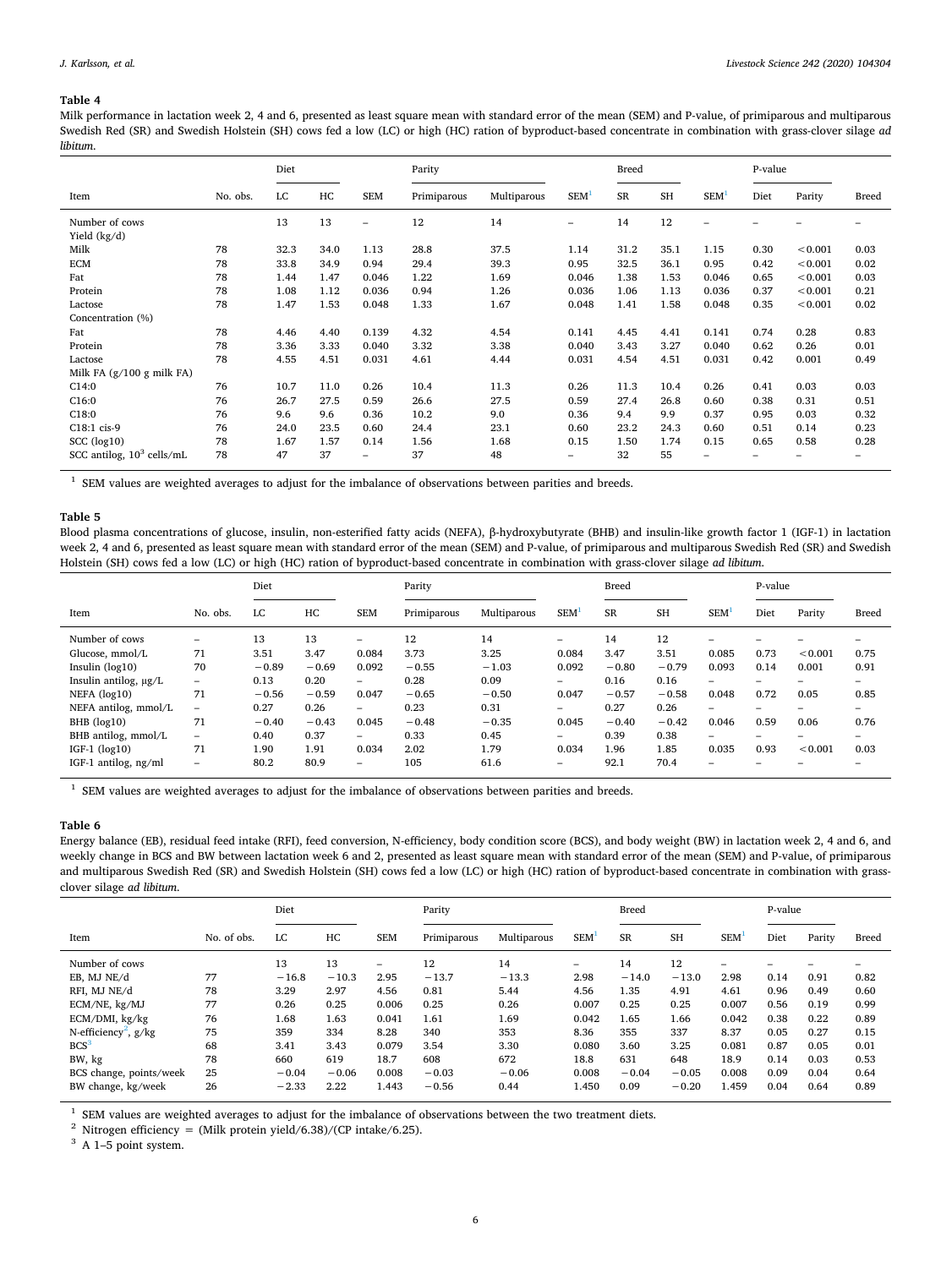different feeding behaviour. The difference in concentrate intake between parities in the present study was because the heavier multiparous cows were offered more concentrate than primiparous cows with the aim to reach a more similar ratio of concentrate (kg) /BW (kg).

The higher levels of glucose, insulin and IGF-1, and lower levels of NEFA, in primiparous cows compared with multiparous cows indicates less mobilization of body tissue which was also reflected in that primiparous cows having a higher BCS than multiparous cows. [Wathes et al. \(2007\)](#page-8-0) made similar findings and concluded that there is a major difference between primiparous and multiparous cows in how these metabolites influence milk yield and BCS. Higher levels of the growth-promoting insulin and IGF-1 in primiparous cows are not surprising as younger cattle have a higher growth rate and, although the growth rate declines with age, dairy cows continue to grow until at least their third lactation ([Coffey et al., 2006\)](#page-7-39). The higher levels of NEFA in multiparous cows could reflect a higher degree of body tissue mobilisation to support higher milk yield compared with primiparous cows. In line with their higher plasma NEFA levels, multiparous cows also lost more body condition. Intriguingly, multiparous cows were not observed to be in deeper negative EB. However, the EB values in the present study were estimated based on energy intake and requirements, and not measured in respiration chambers, which can influence the results ([Erdmann et al., 2019\)](#page-7-40). Smaller cows have a lower maintenance requirement per kg metabolic BW [\(VandeHaar et al., 2016\)](#page-8-2), which might lead to an overestimation of EB in primiparous cows that are smaller than multiparous cows. Similarly, the estimated maintenance requirement could affect RFI. Others have found that multiparous cows have lower RFI than primiparous cows in early lactation [\(Connor et al.,](#page-7-41) [2013\)](#page-7-41). However, we found no differences between parities for the efficiency measures RFI and ECM/NE. For the latter, [Oldenbroek \(1989\)](#page-7-42) did not find any parity effect on milk energy/net energy in feed in the first, second and third lactation in cows fed either roughage only or 50% concentrate on DM basis. We expected the primiparous cows to gain more weight, as they generally have a higher growth rate than multiparous cows ([Coffey et al., 2006\)](#page-7-39). The lack of difference we observed in BW change between parities might be explained by the study period being too short to detect differences, as BW change was only measured over four weeks. Another possibility is that milk production might be more prioritised than growth in early lactation primiparous cows.

# *4.3. Breed*

In our study, SH cows had higher forage intake than SR cows, which resulted in also a higher total DMI, as there were no breed difference in concentrate intake. Others have also found that SH cows consume more in total than SR cows ([Li et al., 2018;](#page-7-43) [Andrée O'Hara et al., 2018](#page-7-14)). [Li et al. \(2018\)](#page-7-43) attributed this to SH cows generally having higher BW than SR cows, which is likely related to larger digestion volume ([Beecher et al., 2014\)](#page-7-44). However, like [Andrée O'Hara et al. \(2018\)](#page-7-14), we did not observe any difference in BW between breeds but we too observed that the SR cows had higher body condition than the SH cows. The higher BCS might have contributed to the lower DMI of SR cows, as it is widely accepted that cow BCS is negatively associated with DMI ([Roche et al., 2008\)](#page-7-45). Swedish Holstein cows have been bred more intensively for high milk yields, while SR breeding goals focus strongly on health traits along with milk yield [\(Mark, 2004\)](#page-7-46). These genetic differences might contribute to the higher DMI and milk, fat and lactose yield in SH cows in the present study. Swedish Holstein cows generally have lower fat and protein concentrations in milk than SR cows ([Växa Sverige, 2019](#page-8-3)) although in the present study only the protein content was lower in SH cows.

The lower concentration of IGF-1 in blood plasma of SH cows than of SR cows might be related to the lower BCS of SH cows, as others have found that leaner cows have lower levels of IGF-1 in the blood ([Meikle et al., 2004](#page-7-47); [Gobikrushanth et al., 2018\)](#page-7-48). Our results for

glucose, BHB, NEFA and IGF-1 in relation to breed correspond with those of [Andrée O'Hara et al. \(2019\)](#page-7-15) in a study on multiparous cows. We found no breed difference in concentrations of insulin in blood plasma between SH and SR cows. However, others have found that SH cows have lower concentrations of insulin than SR cows [\(Nyman et al.,](#page-7-49) [2008;](#page-7-49) [Andrée O'Hara et al., 2019](#page-7-15)) which could be a pure breed effect or possibly an effect of breed differences in BCS.

When studying primiparous cows, [Ntallaris et al. \(2017\)](#page-7-13) found that SH cows had a less positive EB than SR cows. Others studying EB in multiparous cows have failed to detect a breed difference in EB between SR and SH ([Andrée O'Hara et al., 2018](#page-7-14); [Karlsson et al., 2020](#page-7-50)). The lack of breed effect on EB in this study was also accompanied by lack of interaction between breed and parity.

# **5. Conclusions**

We found no differences between the high- and low-concentrate diets for total DMI, ECM, and EB, and no differences in concentration of metabolic indicators in blood plasma or milk FA during the first six weeks of lactation in dairy cows offered high-digestibility grass-clover silage *ad libitum*. However, cows fed the LC diet produced less ECM in lactation week 6 and lost weight in comparison with cows fed the HC diet. There was no difference in EB between parities, but multiparous cows lost more BCS and had higher NEFA blood plasma concentrations, suggesting they used more adipose tissue to support milk production than primiparous cows. Cows of SH breed had a higher DMI and ECM yield than SR cows, but there were no breed differences in EB. The results indicate that both primiparous and multiparous cows of SR and SH breeds within the first six weeks of lactation can perform well on high-forage diets comprising high-digestibility grass-clover silage combined with low levels of byproduct-based concentrate.

# **CRediT authorship contribution statement**

**Johanna Karlsson:** Formal analysis, Investigation, Data curation, Writing - original draft, Project administration. **Mikaela Lindberg:** Investigation, Writing - review & editing, Supervision. **Maria Åkerlind:** Writing - review & editing, Resources, Supervision. **Kjell Holtenius:** Conceptualization, Methodology, Writing - review & editing, Supervision, Funding acquisition.

### **Declaration of Competing Interest**

None

# **Acknowledgements**

This research was included in the research programme AquaAgri, which was jointly funded by Formas (Stockholm, Sweden), Mistra (Stockholm, Sweden), and Lantmännen (Stockholm, Sweden). Formas (grant number 2013–02064 and 2014–00884, Stockholm, Sweden) and the Swedish Farmers' Foundation for Agricultural Research (grant number O-15–20–337, Stockholm, Sweden) funded this study. We would like to thank the staff at the Swedish Livestock Research Centre (Uppsala, Sweden) for managing the animals, the laboratory staff at the Department of Animal Nutrition and Management (SLU, Uppsala, Sweden) for the laboratory analyses, Lantmännen Lantbruk (Malmö, Sweden) for manufacturing the concentrates and SLU Ultuna egendom (Uppsala, Sweden) for producing the silage. We would also like to thank the staff at the Unit of Applied Statistics and Mathematics, Department of Energy and Technology (SLU, Uppsala, Sweden) for statistical advice.

# **References**

<span id="page-6-0"></span>Adewuyi, A.A., Gruys, E., van Eerdenburg, F.J.C.M., 2005. Non esterified fatty acids (NEFA) in dairy cattle. a review. Vet. Q. 27, 117–126. [https://doi.org/10.1080/](https://doi.org/10.1080/01652176.2005.9695192)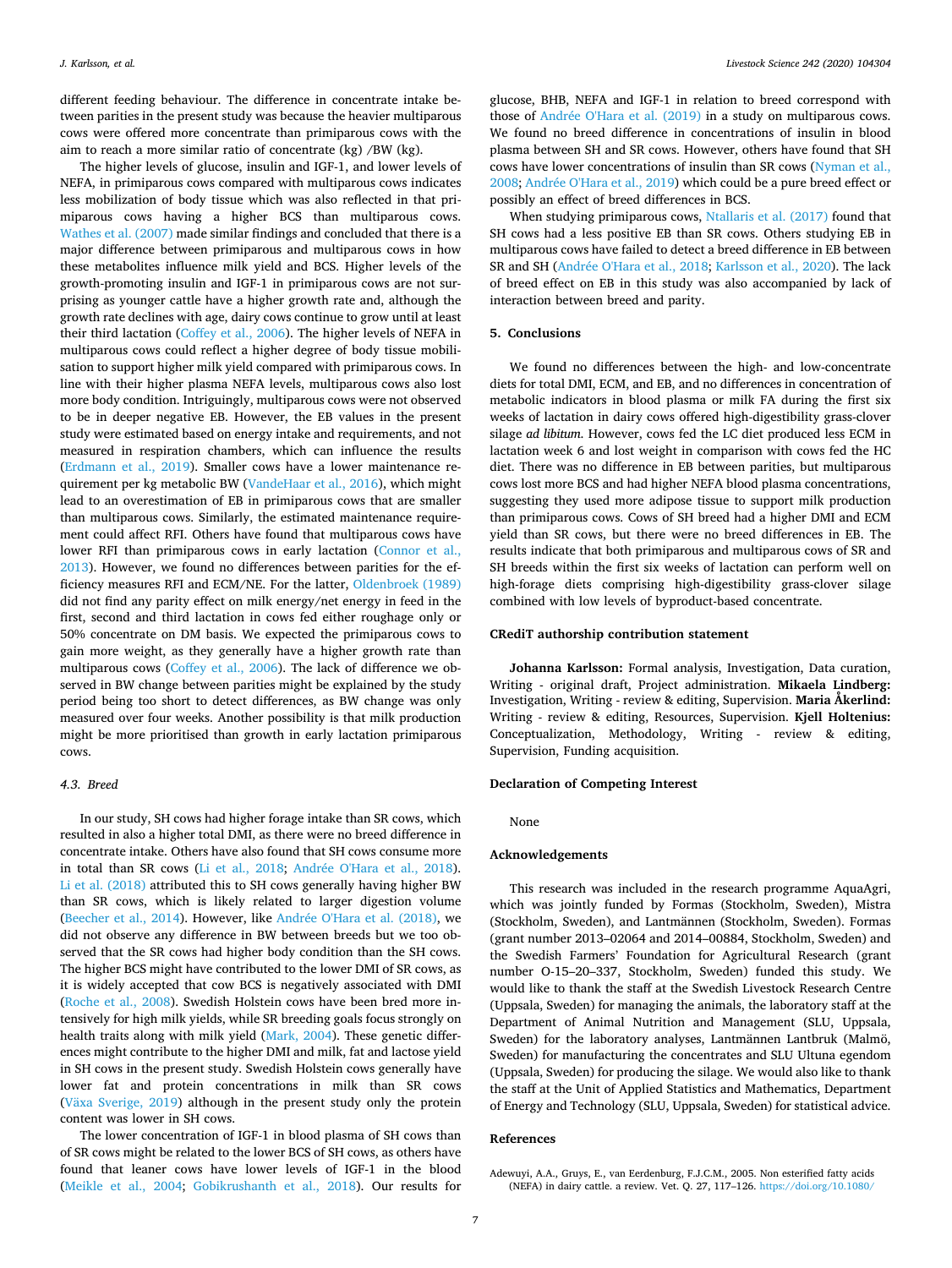[01652176.2005.9695192](https://doi.org/10.1080/01652176.2005.9695192).

- <span id="page-7-10"></span>Aguerre, M.J., Wattiaux, M.A., Powell, J.M., Broderick, G.A., Arndt, C., 2011. Effect of forage-to-concentrate ratio in dairy cow diets on emission of methane, carbon dioxide, and ammonia, lactation performance, and manure excretion. J. Dairy Sci. 94, 3081–3093. [https://doi.org/10.3168/jds.2010-4011.](https://doi.org/10.3168/jds.2010-4011)
- <span id="page-7-17"></span>Åkerlind, M, Volden, H., 2011. Standard feed value. In: Volden, H. (Ed.), NorFor – the Nordic Feed Evaluation System. Wageningen Academic Publishers, Wageningen, The Netherlands, pp. 137–140. [https://doi.org/10.3920/978-90-8686-718-9.](https://doi.org/10.3920/978-90-8686-718-9)
- <span id="page-7-21"></span>Åkerlind, M., Weisbjerg, M., Eriksson, T., Udén, P., Ólafsson, B.L., Harstad, O., Volden, H., 2011. Feed analyses and digestion methods. In: Volden, H. (Ed.), NorFor – the Nordic Feed Evaluation System. Wageningen Academic Publishers, Wageningen, The Netherlands, pp. 137–140. [https://doi.org/10.3920/978-90-8686-718-9.](https://doi.org/10.3920/978-90-8686-718-9)
- <span id="page-7-9"></span>Albizua, A., Williams, A., Hedlund, K., Pascal, U., 2015. Crop rotations including ley and manure can promote ecosystem serviced in conventional farming systems. Appl. Soil Ecol. 95, 54–61. [https://doi.org/10.1016/j.apsoil.2015.06.003.](https://doi.org/10.1016/j.apsoil.2015.06.003)
- <span id="page-7-35"></span>Allen, M.S., 1996. Physical constraints on voluntary intake of forages by ruminants. J. Anim. Sci. 74, 3063–3075. [https://doi.org/10.2527/1996.74123063x.](https://doi.org/10.2527/1996.74123063x)
- <span id="page-7-32"></span>Andersen, J.B., Friggens, N.C., Larsen, T., Vestergaard, M., Ingvartsen, K.L., 2004. Effect of energy density in the diet and milking frequency on plasma metabolites and hormones in early lactation dairy cows. J. Vet. Med. A 51, 52–57. [https://doi.org/10.](https://doi.org/10.1111/j.1439-0442.2004.00605.x) [1111/j.1439-0442.2004.00605.x](https://doi.org/10.1111/j.1439-0442.2004.00605.x).
- <span id="page-7-14"></span>Andrée O'Hara, E., Omazic, A., Olsson, I., Båge, R., Emanuelson, U., Holtenius, K., 2018. Effects of dry period length on milk production and energy balance in two cow breeds. Animal 12, 508–514. [https://doi.org/10.1017/S1751731117001987.](https://doi.org/10.1017/S1751731117001987)
- <span id="page-7-15"></span>Andrée O'Hara, E., Båge, R., Emanuelson, U., Holtenius, K., 2019. Effects of dry period length on metabolic status, fertility, udder health, and colostrum production in 2 cow breeds. J. Dairy Sci. 102, 595–606. [https://doi.org/10.3168/jds.2018-14873.](https://doi.org/10.3168/jds.2018-14873)
- <span id="page-7-11"></span>Bauman, D.E., Currie, W.B., 1980. Partitioning of nutrients during pregnancy and lactation: a review of mechanisms involving homeostasis and homeorhesis. J. Dairy Sci. 63, 1514–1529. [https://doi.org/10.3168/jds.S0022-0302\(80\)83111-0.](https://doi.org/10.3168/jds.S0022-0302(80)83111-0)
- <span id="page-7-44"></span>Beecher, M., Buckley, F., Waters, S.M., Boland, T.M., Enriquez-Hidalgo, D., Deighton, M.H., O'Donovan, M., Lewis, E., 2014. Gastrointestinal tract size, total-tract digestibility, and rumen microflora in different dairy cow genotypes. J. Dairy Sci. 97, 3906–3917. [https://doi.org/10.3168/jds.2013-7708.](https://doi.org/10.3168/jds.2013-7708)
- <span id="page-7-26"></span>Broderick, G.A., Kang, J.H., 1980. Automated simultaneous determination of ammonia and total amino acids in ruminal fluid and *in vitro* media. J. Dairy Sci. 63, 64–75. [https://doi.org/10.3168/jds.S0022-0302\(80\)82888-8.](https://doi.org/10.3168/jds.S0022-0302(80)82888-8)
- <span id="page-7-25"></span>Chai, W.H., Udén, P., 1998. An alternative oven method combined with different detergent strengths in the analysis of neutral detergent fibre. Anim. Feed Sci. Technol. 74, 281–288. [https://doi.org/10.1016/S0377-8401\(98\)00187-4.](https://doi.org/10.1016/S0377-8401(98)00187-4)
- <span id="page-7-39"></span>Coffey, M.P., Hickey, J., Brotherstone, S., 2006. Genetic aspects of growth of Holstein-Friesian dairy cows from birth to maturity. J. Dairy Sci. 89, 322–329. [https://doi.org/](https://doi.org/10.3168/jds.S0022-0302(06)72097-5) [10.3168/jds.S0022-0302\(06\)72097-5](https://doi.org/10.3168/jds.S0022-0302(06)72097-5).
- <span id="page-7-41"></span>Connor, E.E., Hutchison, J.L., Norman, H.D., Olson, K.M., van Tassell, C.P., Leith, J.M., Baldwin VI, R.L., 2013. Use of residual feed intake in Holsteins during early lactation shows potential to improve feed efficiency through genetic selection. J. Anim. Sci. 91, 3978–3988. <https://doi.org/10.2527/jas.2012-5977>.
- <span id="page-7-22"></span>EC, 2009. Commission regulation (EC) No 152/2009 of 27 January 2009 laying down the methods of sampling and analysis for the official control of feed. Official Journal of the European Union L54/1, 1-130. https://eur-lex.europa.eu/legal-content/EN/TXT/ PDF/?uri=CELEX:32009R0152&from=EN (accessed 15 May 2020).
- <span id="page-7-40"></span>Erdmann, S., Derno, M., Schäff, C.T., Bröner, S., Kautzsch, U., Kuhla, B., Hammon, H.M., Tuchscherer, A., Röntgen, M., 2019. Comparative analyses of estimated and calorimetrically determined energy balance in high-yielding dairy cows. J. Dairy Sci. 102, 4002–4013. <https://doi.org/10.3168/jds.2018-15017>.
- <span id="page-7-3"></span>Ertl, P., Zebeli, Q., Zollitsch, W., Knaus, W., 2015. Feeding of byproducts completely replaced cereals and pulses in dairy cows and enhanced edible feed conversion ratio. J. Dairy Sci. 98, 1225–1233. [https://doi.org/10.3168/jds.2014-8810.](https://doi.org/10.3168/jds.2014-8810)
- <span id="page-7-4"></span>Ertl, P., Zebeli, Q., Zollitsch, W., Knaus, W., 2016. Feeding of wheat bran and sugar beet pulp as sole supplements in high-forage diets emphasizes the potential of dairy cattle for human food supply. J. Dairy Sci. 99, 1228–1236. [https://doi.org/10.3168/jds.](https://doi.org/10.3168/jds.2015-10285) [2015-10285.](https://doi.org/10.3168/jds.2015-10285)
- <span id="page-7-2"></span>[FAO, 2014. World Mapping of Animal Feeding Systems in the Dairy Sector. Food and](http://refhub.elsevier.com/S1871-1413(20)30941-0/sbref0020) [Agriculture Organiztion, Rome, Italy.](http://refhub.elsevier.com/S1871-1413(20)30941-0/sbref0020)
- <span id="page-7-48"></span>Gobikrushanth, M., Purfield, D.C., Colazo, M.G., Wang, Z., Butler, S.T., Ambrose, D.J..., 2018. The relationship between serum insulin-like growth factor-1 (IGF-1) concentration and reproductive performance, and genome-wide associations for serum IGF-1 in Holstein cows. J. Dairy Sci. 101, 9154–9167. [https://doi.org/10.3168/jds.](https://doi.org/10.3168/jds.2018-14535) [2018-14535.](https://doi.org/10.3168/jds.2018-14535)
- <span id="page-7-31"></span>Gross, J., van Dorland, H.A., Bruckmaier, R.M., Schwarz, F.J., 2011. Milk fatty acid profile related to energy balance in dairy cows. J. Dairy Res. 78, 479–488. [https://](https://doi.org/10.1017/S0022029911000550) [doi.org/10.1017/S0022029911000550.](https://doi.org/10.1017/S0022029911000550)
- <span id="page-7-20"></span>[Hallén Sandgren, C., Emanuelson, U., 2016. Consistency of measurements from an au](http://refhub.elsevier.com/S1871-1413(20)30941-0/sbref0023)[tomatic body condition scoring camera. In: Kamphuis, C., Steeneveld, W. \(Eds.\),](http://refhub.elsevier.com/S1871-1413(20)30941-0/sbref0023) [Precision Dairy Farming. Wageningen Academic Publishers, Leeuwarden, the](http://refhub.elsevier.com/S1871-1413(20)30941-0/sbref0023) [Netherlands, pp. 285–290](http://refhub.elsevier.com/S1871-1413(20)30941-0/sbref0023).
- <span id="page-7-34"></span>Huhtanen, P., Hristov, A.N., 2009. A meta-analysis of the effects of dietary protein concentration and degradability on milk protein yield and milk N efficiency in dairy cows. J. Dairy Sci. 92, 3222–3232. <https://doi.org/10.3168/jds.2008-1352>.
- <span id="page-7-12"></span>Ingvartsen, K.L., 2006. Feeding- and management-related diseases in the transition cow. physiological adaptations around calving and strategies to reduce feeding-related diseases. Anim. Feed Sci. Technol. 126, 175–213. [https://doi.org/10.1016/j.](https://doi.org/10.1016/j.anifeedsci.2005.08.003) [anifeedsci.2005.08.003](https://doi.org/10.1016/j.anifeedsci.2005.08.003).
- <span id="page-7-16"></span>Interbull, 2020. Interbull breeding values calculated April 2020. [https://www.nordicebv.](https://www.nordicebv.info/wp-content/uploads/2020/04/INTERBULL-breeding-value-April-2020.pdf) [info/wp-content/uploads/2020/04/INTERBULL-breeding-value-April-2020.pdf](https://www.nordicebv.info/wp-content/uploads/2020/04/INTERBULL-breeding-value-April-2020.pdf) (accessed 29 May 2020).
- <span id="page-7-0"></span>IPCC, 2019. Climate Change and Land: an IPCC special report on climate change, desertification, land degradation, sustainable land management, food security, and greenhouse gas fluxes in terrestrial ecosystems. Intergovernmental panel on climate change. <https://www.ipcc.ch/site/assets/uploads/2019/08/Fullreport-1.pdf> (accessed 5 November 2019).
- <span id="page-7-8"></span>Jarvis, N., Forkman, J., Koestel, J., Kätterer, T., Larsbo, M., Taylor, A., 2017. Long-term effects of grass-clover leys on the structure of a silt loam soil in a cold climate. Agric. Ecosyst. Environ. 247, 319–328. [https://doi.org/10.1016/j.agee.2017.06.042.](https://doi.org/10.1016/j.agee.2017.06.042)
- <span id="page-7-50"></span>Karlsson, J., Lindberg, M., Åkerlind, M., Holtenius, K., 2020. Whole-lactation feed intake, milk yield, and energy balance of Holstein and Swedish Red dairy cows fed grassclover silage and two levels of byproduct-based concentrate. J. Dairy Sci. 103[https://](https://doi.org/10.3168/jds.2020-18204) [doi.org/10.3168/jds.2020-18204.](https://doi.org/10.3168/jds.2020-18204) in press.
- <span id="page-7-5"></span>Karlsson, J., Spörndly, R., Lindberg, M., Holtenius, K., 2018. Replacing human-edible feed ingredients with by-products increases net food production efficiency in dairy cows. J. Dairy Sci. 101, 7146–7155. [https://doi.org/10.3168/jds.2017-14209.](https://doi.org/10.3168/jds.2017-14209)
- <span id="page-7-24"></span>Larsson, K., Bengtsson S., 1983. Determination of non-structural carbohydrates in plant material. Method description n. 22. National Laboratory for Agricultural Chemistry, Uppsala, Sweden [In Swedish].
- <span id="page-7-33"></span>Lawrence, D.C., O'Donovan, M., Boland, T.M., Lewis, E., Kennedy, E., 2015. The effect of concentrate feeding amount and feeding strategy on milk production, dry matter intake, and energy partitioning of autumn-calving Holstein-Friesian cows. J. Dairy Sci. 98, 338–348. [https://doi.org/10.3168/jds.2014-7905.](https://doi.org/10.3168/jds.2014-7905)
- <span id="page-7-43"></span>Li, B., Fiske, W.F., Løvendahl, P., Lassen, J.M., Lidauer, H., Mäntysaari, P., Berglund, B., 2018. Genetic heterogeneity of feed intake, energy-corrected milk, and body weight across lactation in primiparous Holstein, Nordic Red, and Jersey cows. J. Dairy Sci. 101, 10011–10021. <https://doi.org/10.3168/jds.2018-14611>.
- <span id="page-7-27"></span>Lindgren, E., 1979. The nutritional value of roughages determined *in vivo* and by laboratory methods. Report 45. Department of animal nutrition, Swedish University of Agricultural Sciences, Uppsala, Sweden.
- <span id="page-7-28"></span>Lindgren, E., 1983. New calibration of the VOS-method to estimate energy value of forage. Department of animal nutrition and management, Swedish University of Agricultural Sciences, Uppsala, Sweden [In Swedish].
- <span id="page-7-46"></span>Mark, T., 2004. Applied genetic evaluations for production and functional traits in dairy cattle. J. Dary Sci. 87, 2641–2652. [https://doi.org/10.3168/jds.S0022-0302\(04\)](https://doi.org/10.3168/jds.S0022-0302(04)73390-1)
- <span id="page-7-19"></span>[73390-1](https://doi.org/10.3168/jds.S0022-0302(04)73390-1). Mehtiö, T., Rinne, M., Nyholm, L., Mäntysaari, P., Sairanen, A., Mäntysaari, E.A., Pitkänen, T., Lidauer, M.H., 2016. Cow-specific diet digestibility predictions based on near-infrared reflectance spectroscopy scans of faecal samples. J. Anim. Breed. Genet. 133, 115–125. <https://doi.org/10.1111/jbg.12183>.
- <span id="page-7-47"></span>Meikle, A., Kulcsar, M., Chillard, Y., Febel, H., Delavaud, C., Caverstany, D., Chilibroste, P., 2004. Effects of parity and body condition at parturition on endocrine and reproductive parameters of the cow. Reproduction 127, 727–737. [https://doi.org/10.](https://doi.org/10.1530/rep.1.00080) [1530/rep.1.00080](https://doi.org/10.1530/rep.1.00080).
- <span id="page-7-38"></span>Neave, H.W., Lomb, J., von Keyserlingk, M.A.G., Behnam-Shabahang, A., Weary, D.M., 2017. Parity differences in the behaviour of transition dairy cows. J. Dairy Sci. 100, 548–561. <https://doi.org/10.3168/jds.2016-10987>.
- <span id="page-7-13"></span>Ntallaris, T., Humbolt, P., Båge, R., Sjunnesson, Y., Dupont, J., Berglund, B., 2017. Effect of energy balance profiles on metabolic and reproductive response in Holstein and Swedish Red cows. Theriogenology 90, 276–283. [https://doi.org/10.1016/j.](https://doi.org/10.1016/j.theriogenology.2016.12.012) [theriogenology.2016.12.012.](https://doi.org/10.1016/j.theriogenology.2016.12.012)
- <span id="page-7-49"></span>Nyman, A.-.K., Emanuelson, U., Holtenius, K., Ingvartsen, K.L., Larsen, T., Persson Waller, K., 2008. Metabolites and immune variables associated with somatic cell counts of primiparous dairy cows. J. Dairy Sci. 91, 2996–3009. [https://doi.org/10.3168/jds.](https://doi.org/10.3168/jds.2007-0969) [2007-0969](https://doi.org/10.3168/jds.2007-0969).
- <span id="page-7-42"></span>Oldenbroek, J.K., 1989. Parity effects on feed intake and feed efficiency in four dairy breeds fed *ad libitum* two different diets. Livest. Prod. Sci. 21, 115–129. [https://doi.](https://doi.org/10.1016/0301-6226(89)90043-2) [org/10.1016/0301-6226\(89\)90043-2.](https://doi.org/10.1016/0301-6226(89)90043-2)

<span id="page-7-6"></span>Pang, D., Yan, T., Trevisi, E., Krizsan, S.J., 2018. Effect of grain- or by-product-based concentrate fed with early- or late harvested first-cut grass silage on dairy cow performance. J. Dairy Sci. 101, 7133–7145. <https://doi.org/10.3168/jds.2018-14449>.

- <span id="page-7-37"></span>Patel, M., Wredle, E., Spörndly, E., Bertilsson, J., 2016. Whole lactation production responses in high-yielding dairy cows using high-quality grass/clover silage. J. Sci. Food Agric. 97, 2883–2890. <https://doi.org/10.1002/jsfa.8119>.
- <span id="page-7-7"></span>Randby, Å.T., Weisbjerg, M.R., Nørgaard, P., Heringstad, B., 2012. Early lactation feed intake and milk yield responses of dairy cows offered grass silages harvested at early maturity stages. J. Dairy Sci. 95, 304–317. [https://doi.org/10.3168/jds.2011-4454.](https://doi.org/10.3168/jds.2011-4454)
- <span id="page-7-36"></span>Ray, D.E., Halbach, T.J., Armstrong, D.V., 1992. Season and lactation number effects on milk production and reproduction of dairy cows in Arizona. J. Dairy Sci. 75, 2976–2983. [https://doi.org/10.3168/jds.S0022-0302\(92\)78061-8.](https://doi.org/10.3168/jds.S0022-0302(92)78061-8)
- <span id="page-7-45"></span>Roche, J.R., Blache, D., Kay, J.K., Miller, D.R., Sheahan, A.J., Miller, D.W., 2008. Neuriendocrine and physiological regulation of intake with particular reference to domesticated ruminant animals. Nutr. Res. Rev. 21, 207–234. [https://doi.org/10.](https://doi.org/10.1017/S0954422408138744) [1017/S0954422408138744.](https://doi.org/10.1017/S0954422408138744)
- <span id="page-7-29"></span>Sjaunja, L.O., Baevre, L., Junkkarinen, L., Pedersen, J., Setälä, J., 1990. A Nordic proposal for an energy corrected milk (ECM) formula, in: performance Recording of Animals, 27th Biennial Session of the International Committee of Animal Recording, Paris, France, pp. 156-192.
- <span id="page-7-18"></span>SJVFS, 2011. 2011:40, Saknr M 39, Code of statutes, regulations and common advice concerning feed. The Swedish Board of Agriculture, Jönköping, Sweden [in Swedish].
- <span id="page-7-30"></span>Tyrrell, H.F., Moe, R.W., 1975. Effect of intake on digestive efficiency. J. Dairy Sci. 58, 1151–1163. [https://doi.org/10.3168/jds.S0022-0302\(75\)84694-7.](https://doi.org/10.3168/jds.S0022-0302(75)84694-7)
- <span id="page-7-23"></span>Van Keulen, J., Young, B.A., 1977. Evaluation of acid-insoluble ash as a natural marker in ruminant digestibility studies. J. Anim. Sci. 44, 282–287. [https://doi.org/10.2527/](https://doi.org/10.2527/jas1977.442282x) jas1977.442
- <span id="page-7-1"></span>Van Zanten, H.H.E., Van Ittersum, M.K., De Boer, I.J.M., 2019. The role of farm animals in a circular food system. Glob. Food Sec. 21, 18–22. [https://doi.org/10.1016/j.gfs.](https://doi.org/10.1016/j.gfs.2019.06.003)